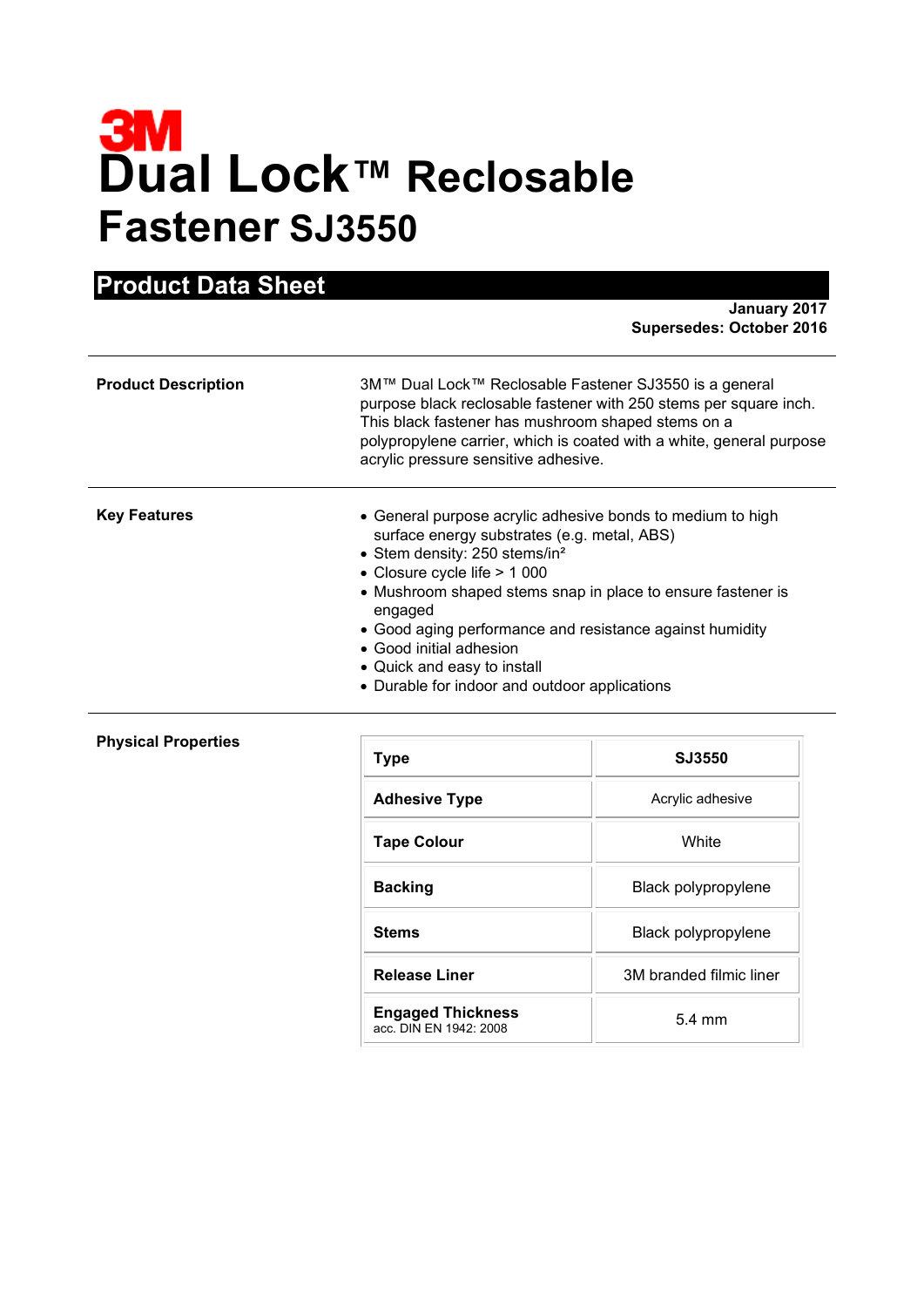# **Performance Characteristics**

| <b>Type</b>                                                                                                                                       | <b>SJ3550</b>                      |
|---------------------------------------------------------------------------------------------------------------------------------------------------|------------------------------------|
| 90 ° Peel adhesion to Stainless Steel<br>acc. to ISO 29862:2007, 90 ° peel angle @ RT,<br>after 72h @ RT dwell                                    | 25 N/cm                            |
| 90 ° Peel adhesion to PP<br>acc. to ISO 29862:2007, 90 ° peel angle @ RT,<br>after 72h @ RT dwell                                                 | $4$ N/cm                           |
| 90 ° Peel adhesion to ABS<br>acc. to ISO 29862:2007, 90 ° peel angle @ RT,<br>after 72h @ RT dwell                                                | $30$ N/cm                          |
| 90 ° Peel adhesion to Stainless Steel<br>acc. to ISO 29862:2007, 90 ° peel angle @ RT,<br>after 72h @ RT dwell and after 10d @ 38 °C & 98 % rH    | $23$ N/cm                          |
| Dyn. Tensile Engagement Strength<br>acc. to ASTM D897-08, tested @ RT                                                                             | 113 $N/in^2$                       |
| Dyn. Tensile Disengagement Strength<br>acc. to ASTM D897-08, tested @ RT                                                                          | $231$ N/in <sup>2</sup>            |
| Dyn. Tensile Disengagement Strength<br>acc. to ASTM D897-08, tested @ 70 °C                                                                       | 56 kPa                             |
| <b>Dynamic Shear - Max. Force</b><br>acc.ISO 29863:2007 to stainless steel                                                                        | 102 kPa                            |
| <b>Dynamic Shear - Elongation</b><br>acc.ISO 29863:2007 to stainless steel                                                                        | 60 %                               |
| <b>Static Shear Strength Stainless Steel</b><br>ISO 29863:2007, after 72h @ RT dwell<br>(Holds minimum 77.5 g/cm <sup>2</sup> for 10.000 minutes) | $23 °C - 500 g$<br>$70 °C - 500 g$ |
| "T" Peel (flexible to flexible)<br>acc. ISO 29862:2007                                                                                            | 53 N/cm                            |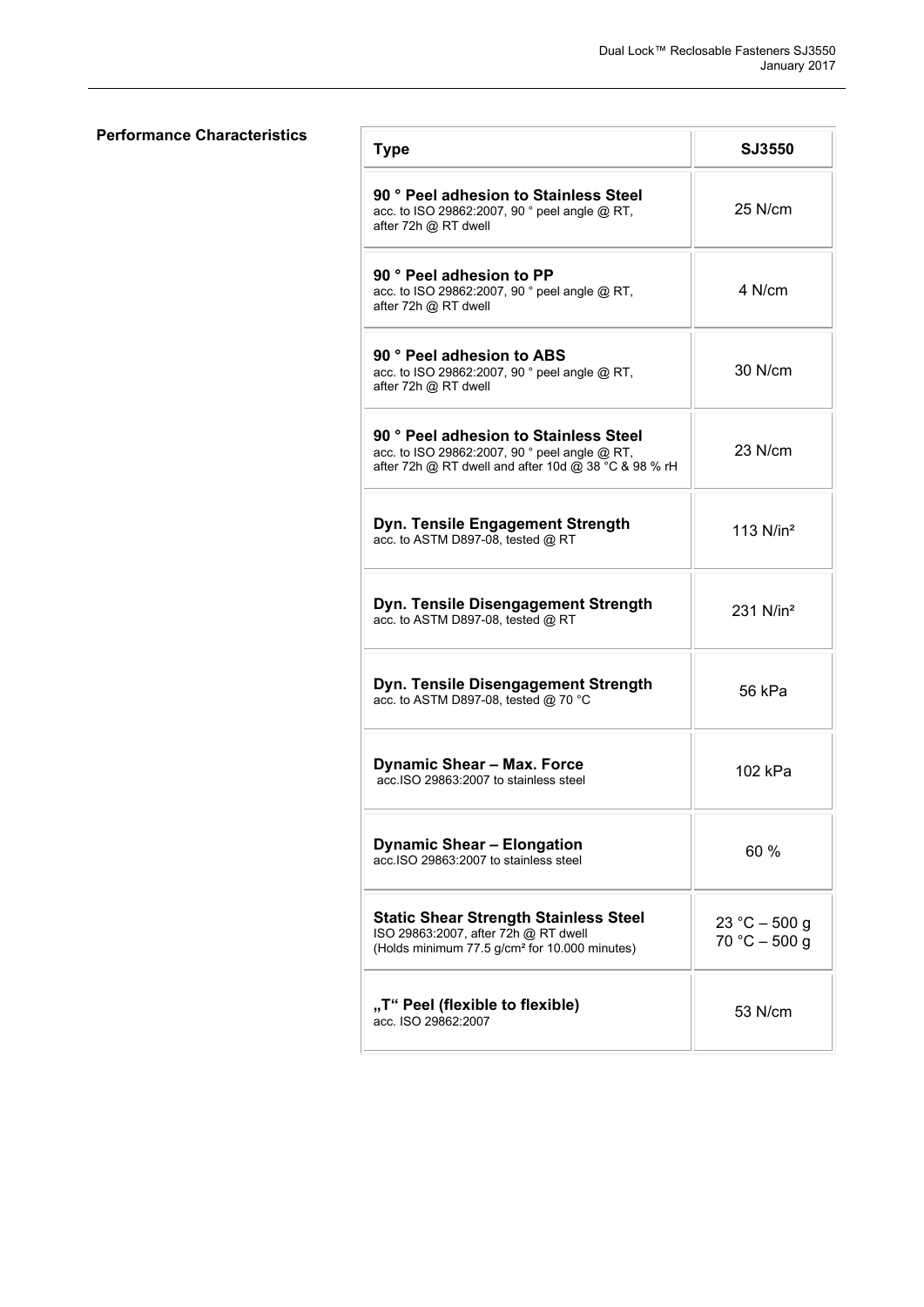| <b>Storage &amp; Shelf Life</b>                                                                                                                                                                                                                                                                                                                                                                                                                                    | Store at 16 °C – 25 °C and 40 – 65 % relative humidity in its original<br>box. The product can be stored up to 24 months after production.<br>Note: The shelf life may be shortened if the original packaging is<br>not properly sealed or stored in an environment with high<br>temperatures or humidity.                                                                                                                                                                                                                                                                                                                                                                                                                                                                                                                                               |
|--------------------------------------------------------------------------------------------------------------------------------------------------------------------------------------------------------------------------------------------------------------------------------------------------------------------------------------------------------------------------------------------------------------------------------------------------------------------|----------------------------------------------------------------------------------------------------------------------------------------------------------------------------------------------------------------------------------------------------------------------------------------------------------------------------------------------------------------------------------------------------------------------------------------------------------------------------------------------------------------------------------------------------------------------------------------------------------------------------------------------------------------------------------------------------------------------------------------------------------------------------------------------------------------------------------------------------------|
| <b>For Additional Information</b>                                                                                                                                                                                                                                                                                                                                                                                                                                  | To request additional product information or to arrange for sales<br>assistance, call<br>Address correspondence to: 3M                                                                                                                                                                                                                                                                                                                                                                                                                                                                                                                                                                                                                                                                                                                                   |
| <b>Important Notice</b>                                                                                                                                                                                                                                                                                                                                                                                                                                            | All statements, technical information and recommendations<br>contained in this document are based upon tests or experience that<br>3M believes are reliable. However, many factors beyond 3M's<br>control can affect the use and performance of a 3M product in a<br>particular application, including the conditions under which the<br>product is used and the time and environmental conditions in which<br>the product is expected to perform. Since these factors are uniquely<br>within the user's knowledge and control, it is essential that the user<br>evaluate the 3M product to determine whether it is fit for a particular<br>purpose and suitable for the user's method or application. All<br>questions of liability relating to this product are governed by the<br>terms of the sale subject, where applicable, to the prevailing law. |
| Values presented have been determined by standard test methods and are average values not to be used for<br>specification purposes. Our recommendations on the use of our products are based on tests believed to be<br>reliable but we would ask that you conduct your own tests to determine their suitability for your applications. This<br>is because 3M cannot accept any responsibility or liability direct or consequential for loss or damage caused as a |                                                                                                                                                                                                                                                                                                                                                                                                                                                                                                                                                                                                                                                                                                                                                                                                                                                          |

result of our recommendations 3M is a trademark of the 3M Company.